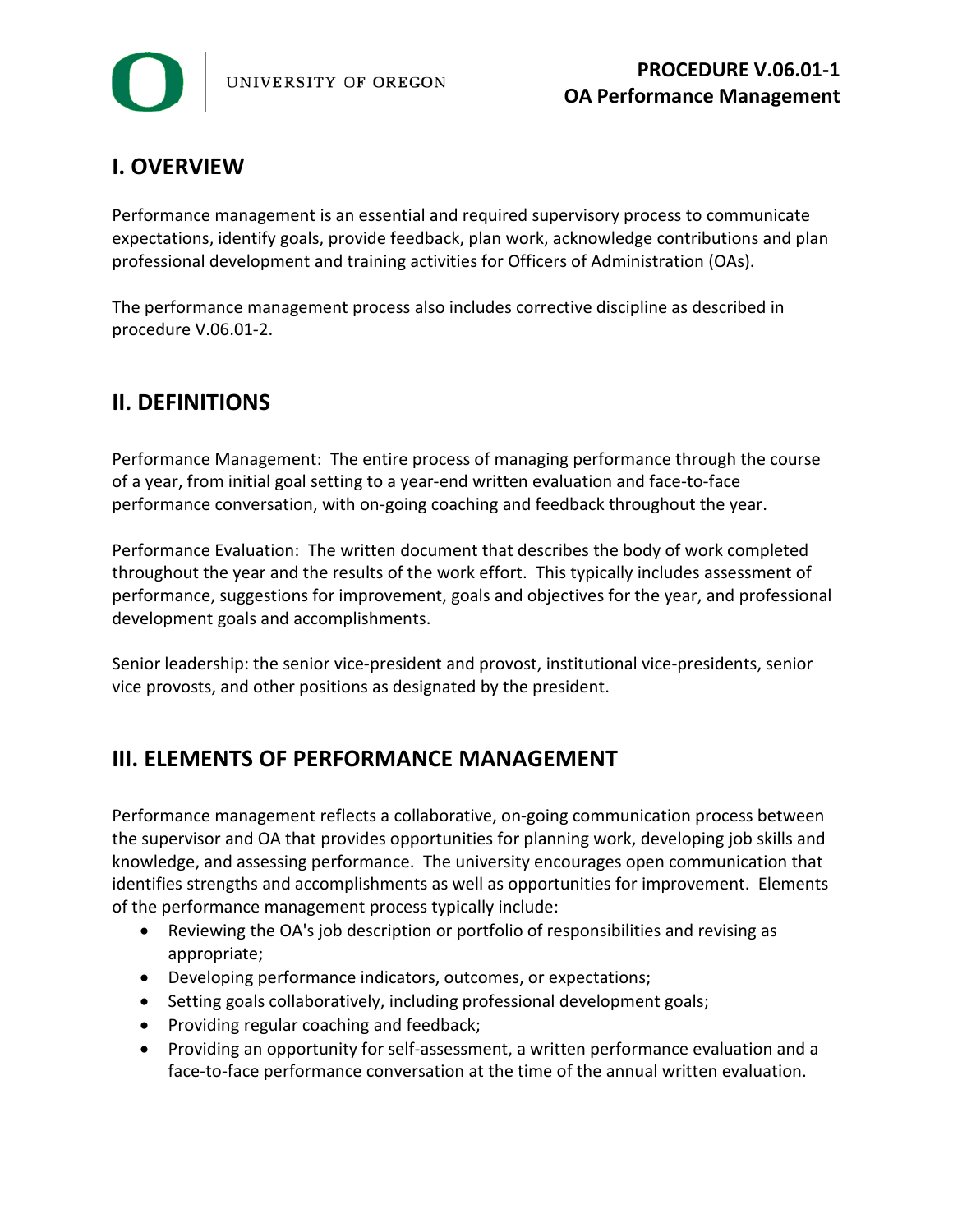## **IV. PERFORMANCE EVALUATIONS**

### **A. PERFORMANCE EVALUATION FREQUENCY & TIMING**

Performance evaluations are required to be performed annually. The timing of the performance evaluation cycle may vary from unit to unit within the university, based on operational needs. Leadership in each department or division has the authority and responsibility to determine and communicate the timeline as well as to establish deadlines to allow for timely completion of the evaluations within that unit.

### **B. PERFORMANCE EVALUATION RESPONSIBILITIES**

The OA receiving the evaluation is responsible for:

- Setting annual work and professional development goals in collaboration with his or her supervisor, manager or department head.
- Identifying any obstacles to achieving performance goals and communicating those obstacles to the supervisor.
- Providing a self-assessment that summarizes progress towards goals and results (optional but strongly recommended).
- Providing a clarification, response or rebuttal statement to accompany the evaluation (optional).

The supervisor, manager or department head conducting the evaluation is responsible for:

- Establishing and communicating the strategic goals and operational direction of the department.
- Providing assistance to the OA in setting appropriate work and professional development goals. This could include prioritization of goals and explanation of how they will be weighted and evaluated.
- Providing ongoing feedback regarding work performance.
- Providing reasonable support and resources for completion of work and performance goals.
- Providing constructive performance evaluations that include both face to face discussion and written documentation. In collaboration with the OA, ensuring the OA's position description is up to date and accurately reflects their duties.

Senior leadership is responsible for:

- Monitoring performance management activity to ensure that the OAs in their area receive regular, consistent, and fair evaluations.
- Clearly communicating any additional required approval steps for performance management (including discipline) actions taken within their portfolios.

The Office of Human Resources (HR) is responsible for: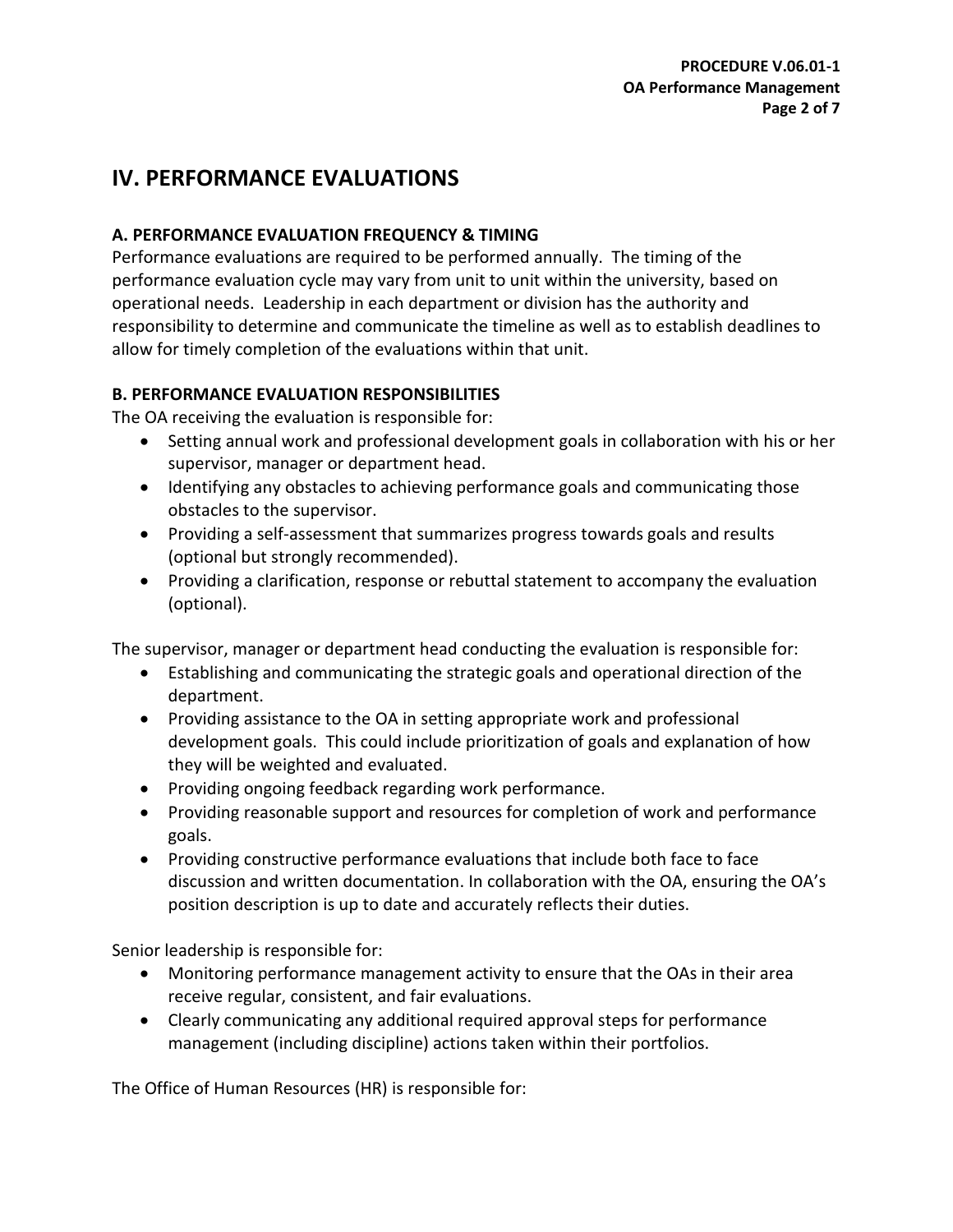- Setting clear procedural guidance for performance management.
- Tracking annual performance evaluations and providing reports on completed evaluations to members of senior leadership.
- Providing tools such as performance evaluation formats.
- Providing consultation and training in performance management.

### **C. PERFORMANCE EVALUATION FORMATS**

HR will provide performance evaluation templates and guidance on its website. Units may modify evaluation forms in consultation with HR. It is expected that unit leadership will use the same format consistently among OAs with similar responsibilities. The OA and the supervisor should both sign the evaluation to indicate it has been completed. If an OA refuses to sign the performance evaluation, the supervisor will note the refusal on the completed performance evaluation.

### **D. PERFORMANCE EVALUATION REBUTTAL**

OAs are entitled to submit written responses or rebuttals to their evaluations, as well as relevant attachments, for placement in any personnel files in which the performance evaluation is placed.

## **V. COMPREHENSIVE EVALUATIONS**

A Vice President may designate positions within his/her portfolio to be subject to a comprehensive evaluation. It is the Vice President's responsibility to ensure these evaluations are conducted at appropriate time intervals. These evaluations are typically reserved for positions at the Director/Associate Dean/Assistant Vice President level and above. If a VP designates a position for a comprehensive evaluation, the interval between evaluations should generally not exceed five (5) years and should be determined by the scope of the OA's internal and external responsibilities. An annual OA evaluation regarding goals and work issues is still expected during years in which a comprehensive evaluation is not completed

These extensive and in-depth evaluations are typically conducted by a committee that prepares a final report for the supervisor of the OA. The purpose of these periodic in-depth evaluations is to gather input from a range of organizational levels and perspectives to assess the OA's performance and to identify strengths, challenges and professional development opportunities.

Guidance for these reviews shall be maintained on the HR website.

Academic Executive Administrators shall be subject to the evaluation process outlined in UO Policy 01.00.21.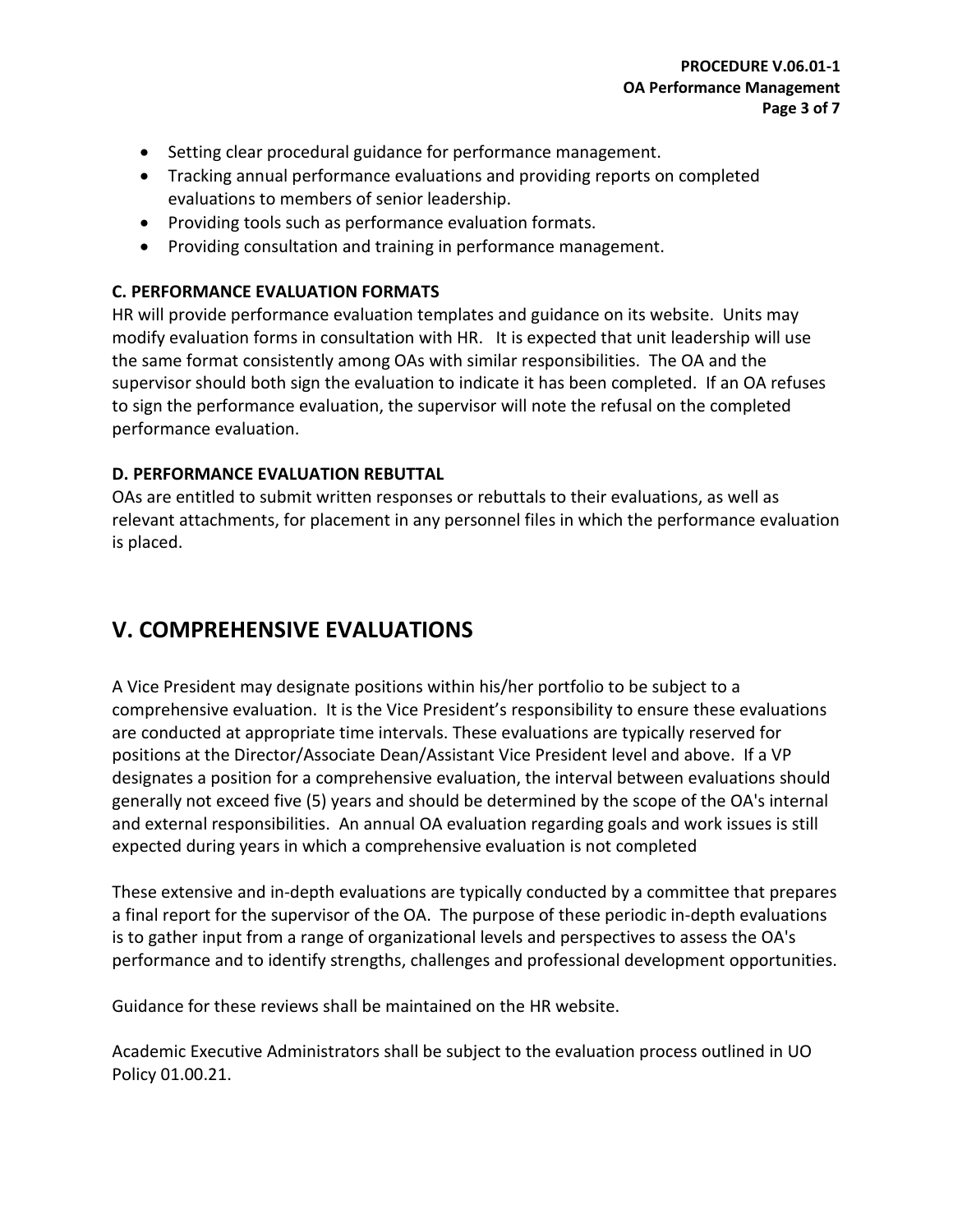## **VI. ADDRESSING PERFORMANCE CONCERNS[1](#page-3-0)**

### **A. VERBAL COACHING**

A supervisor and OA should always strive for open communication that identifies issues, allows both parties to be heard, and builds a plan for resolution. It is ultimately the responsibility of the supervisor to ensure that expectations have been clearly communicated. It is strongly recommended that oral coaching sessions are followed by an informal written communication, such as an email, that summarizes the cogent points of the discussions and reiterates communicated expectations.

### **B. LETTER OF CLARIFICATION**

A letter of clarification is a non-disciplinary, written coaching document that outlines a supervisor's concerns and provides a framework by which an OA can improve performance or remedy deficiencies. A letter of clarification is typically preceded by a conversation that outlines a supervisor's concerns and allows the OA an opportunity for input or explanation. Supervisors wishing to issue a letter of clarification should consult with HR. Templates for letters of clarification are maintained on the HR website.

### **C. PERFORMANCE IMPROVEMENT PLAN**

When less formal methods of addressing performance concerns have failed, a supervisor may choose to initiate a formal Performance Improvement Plan (PIP).

A Performance Improvement Plan (PIP) is a supervisory tool to provide OAs with the opportunity to succeed while still holding them accountable for past performance. A supervisor cannot pursue termination for cause due to performance issues without first implementing a PIP.

Supervisors considering implementing a PIP must consult with HR.

The following steps will assist supervisors in establishing a PIP for OAs.

## **Step 1: Document Performance Issues**

In documenting the main performance issues, the supervisor should be objective, factual and specific and provide facts and examples to further clarify the severity or pattern of performance concerns and may include the following:

<span id="page-3-0"></span> <sup>1</sup> Performance issues should be addressed through the OA Performance Management Procedure, however the OA Performance Management Procedure and OA Corrective Discipline Procedure are not mutually exclusive, which means that behavior that constitutes a performance issue and a policy violation may be addressed through both processes at the same time. The fact that behavior is being addressed through both processes does not mean that one process is impacted or delayed by the other process. Therefore, for example, if an employee engages in repeated violations of the same policy, that employee may be subjected to termination. This is true even if the employee is in the middle of a performance improvement plan.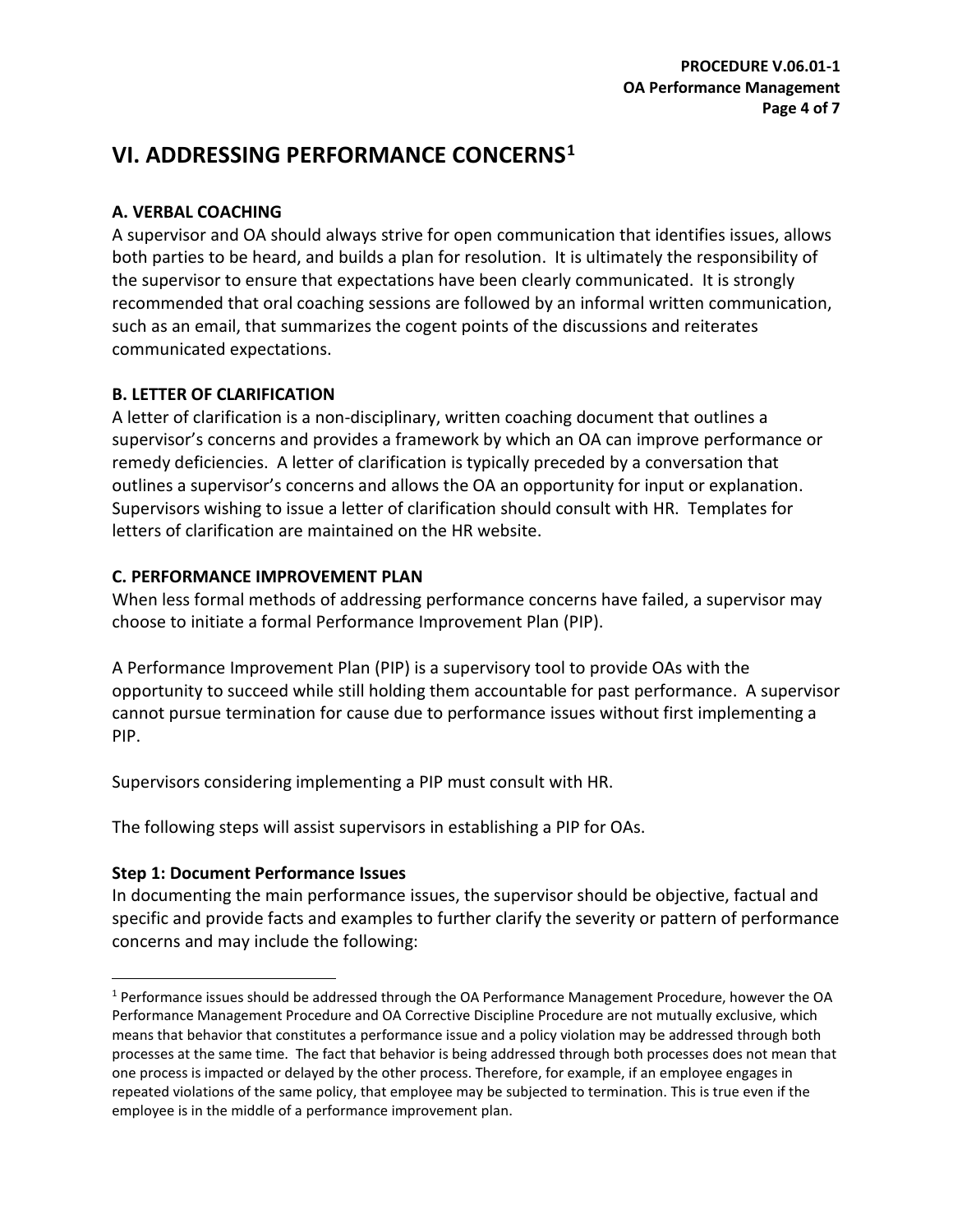- Employee information.
- Relevant dates.
- Description of performance discrepancy or gap.
- Description of expected performance.
- Description of actual performance.
- Description of consequences.
- Plan of action.
- Signatures of the supervisor and the OA.
- Evaluation of the plan of action and overall performance improvement plan.

PIP templates can be found on the Human Resources website at [https://hr.uoregon.edu/templatesforms.](https://hr.uoregon.edu/templatesforms)

#### **Step 2: Develop an Action Plan**

Next, the supervisor needs to establish a provisional action plan for improvement, which may be adjusted based on OA feedback in the meeting. Making the process collaborative can help in identifying areas of confusion or misunderstanding on the OA's part and can encourage ownership of the issue(s) by the OA. This action plan should include specific and measurable objectives which are relevant to the underlying issues and a timeline for expected improvement. When developing a PIP, it is important to clearly identify the performance issues and expectations. A PIP is expected to last a minimum of sixty (60) days to ensure the OA has had a sufficient amount of time to understand expectations and improve performance.

The supervisor determines if the OA needs any additional resources, time, training or coaching to meet stated objectives. The plan identifies what management will do or provide to assist the OA in achieving these goals.

This action plan will help set performance expectations and must include a statement about the consequences for not meeting those objectives. If termination of employment is a possible outcome, that possibility must be clearly communicated in the PIP document.

#### **Step 3: Meet with the OA**

During this meeting, the supervisor must clearly lay out the areas for improvement and plan of action. The supervisor may need to modify the action plan after receiving the OA's input and feedback. After changes to the plan are made, the supervisor and the OA both sign the PIP form. If an OA refuses to sign the PIP, the supervisor will note the refusal on the PIP.

#### **Step 4: Check Ins**

The OA and supervisor will establish regular follow-up meetings (weekly, biweekly or monthly), which should be outlined in the PIP. These meetings are intended for discussion and documentation of progress toward objectives. Ultimately, it is best when an OA is provided the opportunity in follow-up meetings to ask questions and seek guidance or clarification on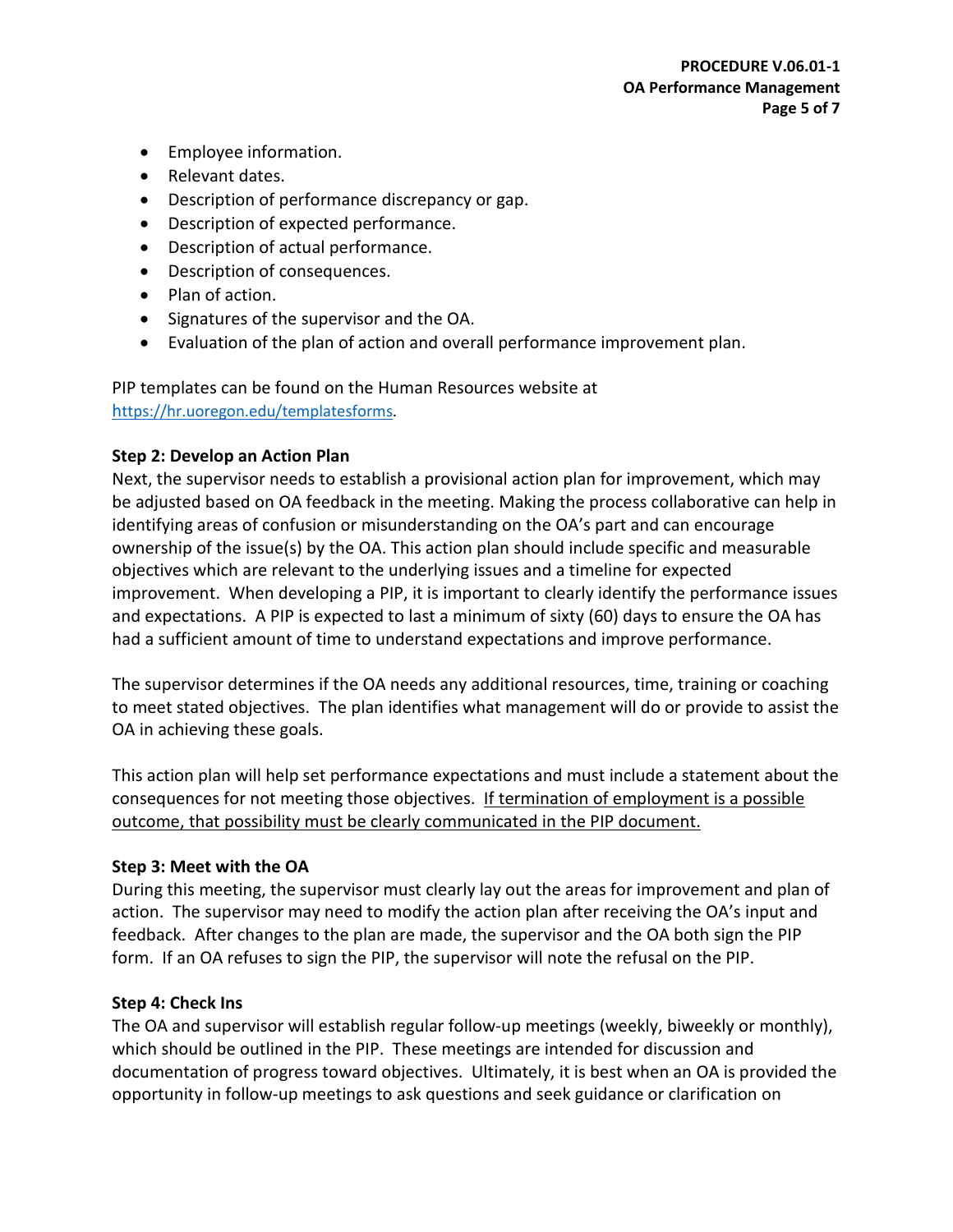performance expectations. Supervisors should ensure that any potential roadblocks are discussed and that the OA has been provided the necessary tools and training for success.

Successful progress made toward the goal should be recognized as a means of motivating the OA to continued improvement.

#### **Step 5: PIP Conclusion**

If the OA has responded positively by meeting the objectives, the supervisor should formally close the PIP. This may occur prior to the deadline outlined in the PIP document. This should be a positive occasion for the OA, but the supervisor must be sure the OA understands that continued good performance is expected.

#### **Step 6: Follow Up**

The OA and supervisor should establish a schedule for no less than two meetings within the 12 months following the successful completion of a PIP. These meetings allow opportunities to answer any questions the OA may have, review performance, and address any concerns the supervisor may have as to continuing performance standards.

#### **D. TERMINATION**

If an OA is unable or refuses to improve after the performance improvement plan 60 day period, or if his or her performance actually worsens, the supervisor may elect to extend the PIP time period or pursue termination for poor performance. An OAs failure to successfully complete a PIP as provided for in this procedure shall be considered cause for termination. OAs terminated for cause pursuant to this provision are entitled to at least 30 days advance notice of termination after the completion of the PIP period. Thus, the termination of an OA for poor performance pursuant to this provision takes a minimum of 90 days (60 day PIP period and 30 day advance notice). Terminations are subject to requirements provided for in OA Corrective Discipline Procedure V.06.01-2.

An OA who successfully completes a PIP but then exhibits poor performance in the same areas covered in the PIP within 12 months after the PIP was completed may be terminated for poor performance with 30 days advance notice and without the initiation of a new PIP.

The termination of athletic coaches for poor performance is not covered by this procedure. Notice periods for coaches will be provided for in their notices of appointment or agreement.

Supervisors must consult with HR prior to issuing the notice of separation. Deviations from this process that do not substantively impact an OA's opportunity to improve their performance shall not have an impact on the ability to sustain a termination under this section.